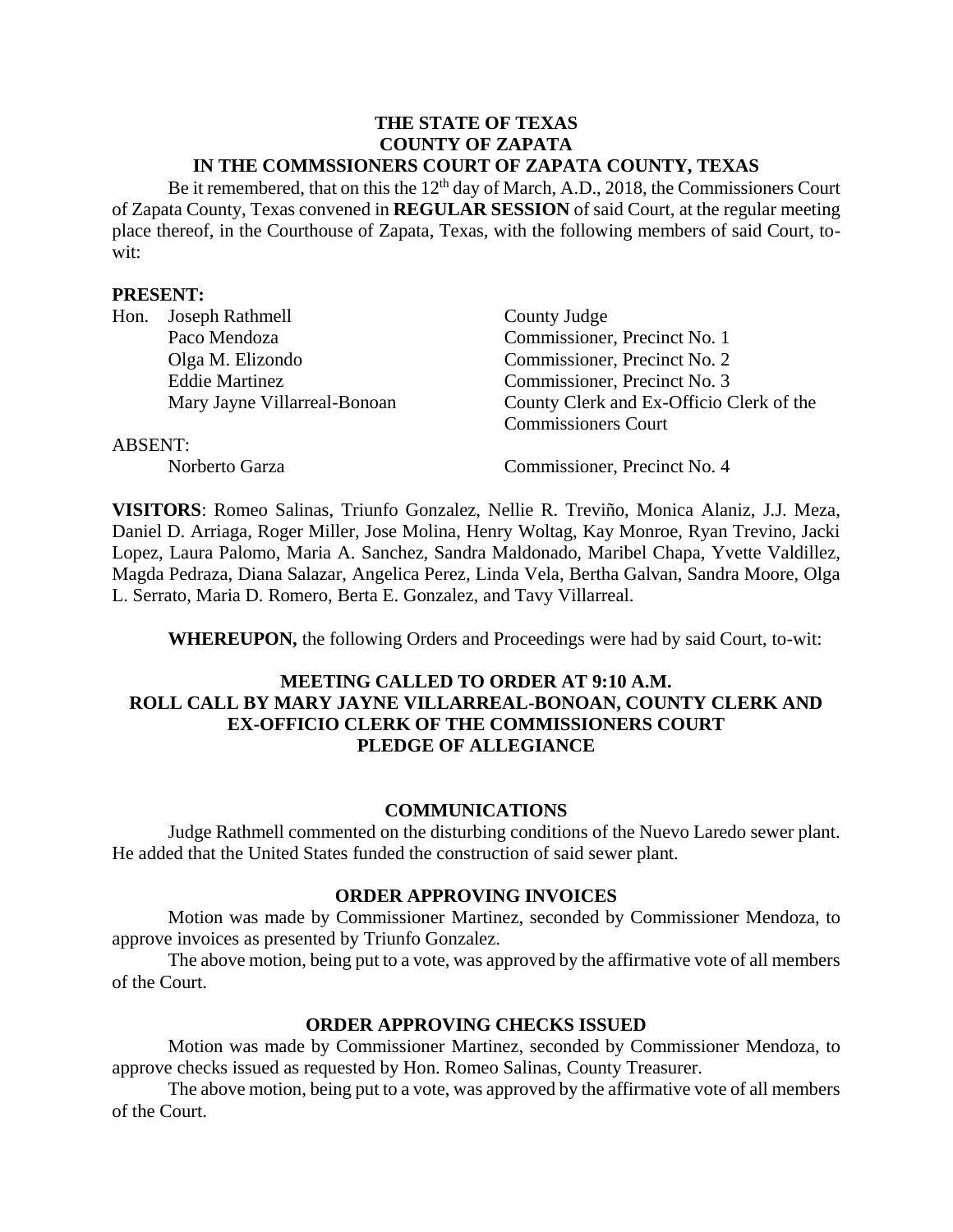## **NO ONE WAS PRESENT TO PRESENT THE FOLLOWING ITMES**

8. Presentation on 2020 US Census and Redistricting of Zapata County as requested by Rolando R. Rios, Rolando R. Rios and Associates, PLLC.

#### *This item will be rescheduled.*

10. Presentation by the U.S. Post Office on the logistics of encouraging Zapata County residents to identify their homes with a physical address as requested by Martina Rodriguez, Zapata Postmaster.

*Judge Rathmell stated that he was contacted by the post master and urges property owners to identify their homes.*

### **ORDER APPROVING INSTALLATION OF DIGITAL BILLBOARD FOR GATEWAY COMMUNITY HEALTH CENTER**

Motion was made by Commissioner Martinez, seconded by Commissioner Mendoza, to approve the installation of a digital billboard on the corner of U.S. Highway 83 and Rathmell Avenue for Gateway Community Health Center. All required permits / forms will be filed with TxDOT before installation as requested by Hon. Paco Mendoza, Commissioner Pct. 1.

The above motion, being put to a vote, was approved by the affirmative vote of all members of the Court.

### **ORDER APPROVING DEVELOPMENT OF A WIND FARM IN ZAPATA COUNTY, TEXAS ALONG WITH APPLICATION FOR SUPPORT IN FORM OF A CHAPTER 312 PROPERTY TAX ABATEMENT**

Motion was made by Commissioner Martinez, seconded by Commissioner Mendoza, to approve the development of a wind farm in Zapata County, Texas. EDP, along with its consulting firm Ryan LLC, will present an application for support in the form of a Chapter 312 property tax abatement as requested by Henry Woltag, EDP Renewables and Joe Molina, Ryan, LLC.

The above motion, being put to a vote, was approved by the affirmative vote of Commissioner Mendoza, Elizondo, Martinez, and Garza. Judge Rathmell voted against. Motion carried.

### **ORDER TO TABLE REQUEST BY ROLANDO R. RIOS CONCERNING REDISTRICTING LEGAL SERVICES RETAINER AGREEMENT**

Motion was made by Commissioner Martinez, seconded by Commissioner Mendoza, to table request by Rolando R. Rios, Rolando R. Rios and Associates, PLLC, concerning redistricting legal services retainer agreement between Rolando R. Rios and Associates, PLLC and Zapata County for the purpose of providing redistricting services.

The above motion, being put to a vote, was approved by the affirmative vote of all members of the Court.

### **ORDER APPROVING PURCHASE OF WEBROOT ANTIVIRUS SOFTWARE FOR COMPUTERS COUNTY WIDE**

Motion was made by Commissioner Martinez, seconded by Commissioner Mendoza, to approve the purchase of Webroot antivirus software, three-year license, for computers countywide at a cost of \$3,798.30, to be paid out of Non-Department Computer Hardware as requested by Rene Garcilazo, Computer IT Specialist.

The above motion, being put to a vote, was approved by the affirmative vote of all members of the Court.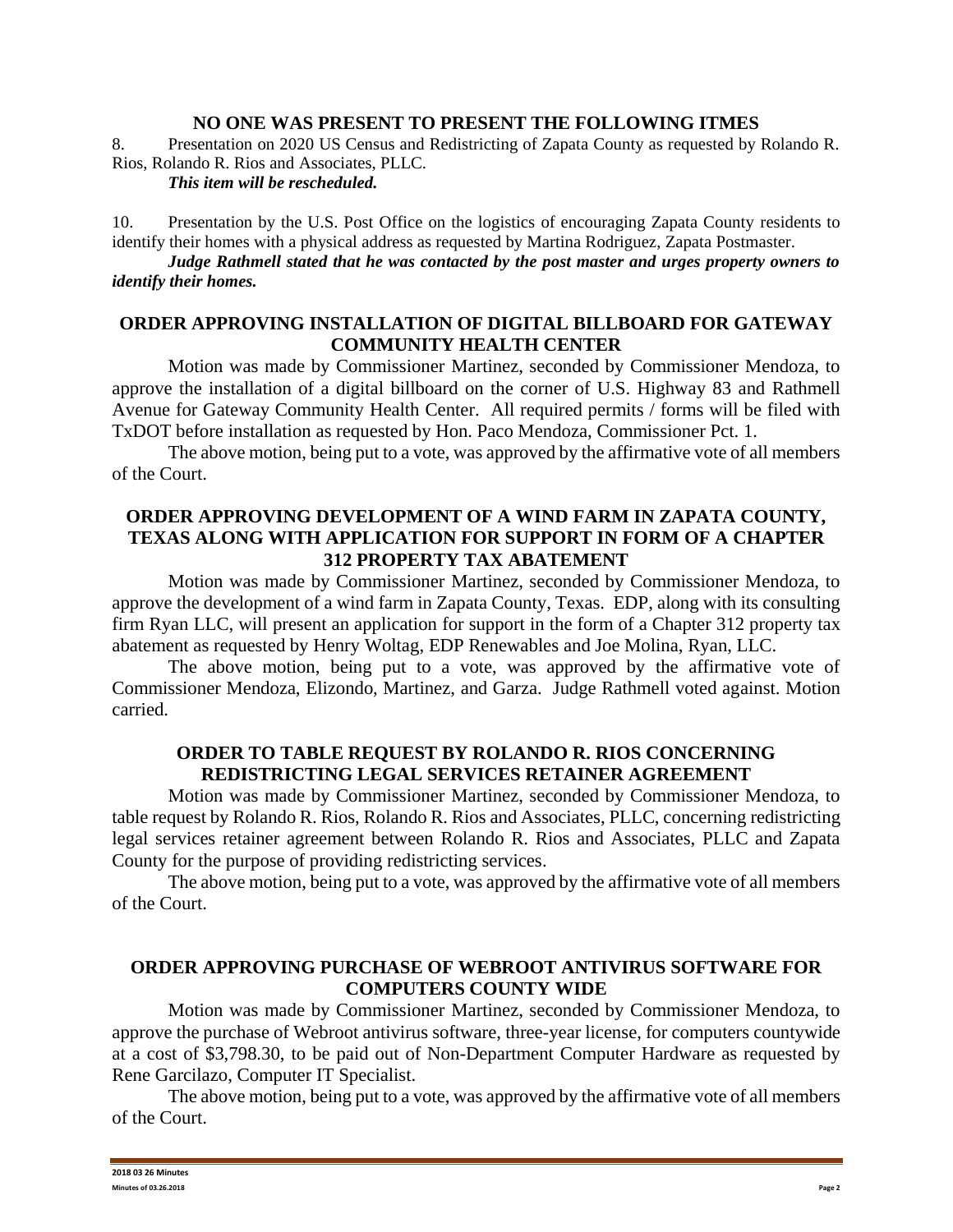# **ORDER APPROVING LINE ITEM TRANSFERS**

Motion was made by Commissioner Mendoza, seconded by Commissioner Martinez, to approve the following line item transfer to meet departmental needs:

|                                                                                                                                 | <b>DEPARTMENT</b>               | <b>LINE ITEM FUND</b> |                                | <b>AMOUNT</b> |
|---------------------------------------------------------------------------------------------------------------------------------|---------------------------------|-----------------------|--------------------------------|---------------|
|                                                                                                                                 | <b>FROM</b> 49th District Court | $10-435-402$          | <b>District Court Criminal</b> | \$3,226.89    |
| <b>TO</b>                                                                                                                       | 49 <sup>th</sup> District Court | 10-435-462            | Equipment Rental               | \$3,226.86    |
| $\mathbf{11} \quad \mathbf{M}$ $\mathbf{F1'}$ $\mathbf{1} \quad \mathbf{40}$ th $\mathbf{D' \cdot \mathbf{M} \cdot \mathbf{C}}$ |                                 |                       |                                |               |

as requested by Noemi Elizondo, 49th District Court.

The above motion, being put to a vote, was approved by the affirmative vote of all members of the Court.

Motion was made by Commissioner Mendoza, seconded by Commissioner Martinez, to approve the following line item transfer to meet departmental needs:

|           | <b>DEPARTMENT</b>                   | <b>LINE ITEM FUND</b> |                                | <b>AMOUNT</b> |
|-----------|-------------------------------------|-----------------------|--------------------------------|---------------|
|           | <b>FROM</b> Zapata Community Center | 10-518-336            | <b>Supplies</b>                | \$1,291.29    |
| <b>TO</b> | <b>Zapata Community Center</b>      | 10-518-454            | Pavilion/Fairground<br>Repairs | \$1,291.29    |

as requested by Laura Garza, Zapata County Community Center.

The above motion, being put to a vote, was approved by the affirmative vote of all members of the Court.

Motion was made by Commissioner Mendoza, seconded by Commissioner Martinez, to approve the following line item transfer to meet departmental needs:

|             | <b>DEPARTMENT</b>         | <b>LINE ITEM FUND</b> |                             | <b>AMOUNT</b>     |
|-------------|---------------------------|-----------------------|-----------------------------|-------------------|
| <b>FROM</b> | Zapata Co. Public Library | 10-650-427            | Workshops                   | Travel \$1,000.00 |
|             |                           |                       | Expenses                    |                   |
| TO          | Zapata Co. Public Library | 10-650-335            | <b>Computer Maintenance</b> | \$1,000.00        |
|             |                           |                       |                             |                   |

as requested by Yanira Salinas, Public Library.

The above motion, being put to a vote, was approved by the affirmative vote of all members of the Court.

Motion was made by Commissioner Mendoza, seconded by Commissioner Martinez, to approve the following line item transfer to meet departmental needs:

|             | <b>DEPARTMENT</b> | <b>LINE ITEM FUND</b> |                           | <b>AMOUNT</b>   |
|-------------|-------------------|-----------------------|---------------------------|-----------------|
| <b>FROM</b> | General Fund      | 10-370-925            | <b>Shady Haven</b>        | \$17,261.13     |
| <b>TO</b>   | Non-Department    | 10-409-730            | Consulting<br>Engineering | and \$17,261.13 |

as requested by Roxana Elizondo, County Judge's Office.

The above motion, being put to a vote, was approved by the affirmative vote of all members of the Court.

### **ORDER APPROVING RESOLUTION DESIGNATING ZAPATA COUNTY A REINVESTMENT ZONE**

Motion was made by Commissioner Martinez, seconded by Commissioner Elizondo, to approve a resolution designating the area of Zapata County as a reinvestment zone as authorized by the Property Redevelopment and Tax Abatement Act, as amended (Texas Property Code 312.001, et seq.) and pursuant to the Tax Abatement Guidelines and Criteria of Zapata County as requested by Juan Cruz and Fortunato G. Paredes, J. Cruz and Associates LLC.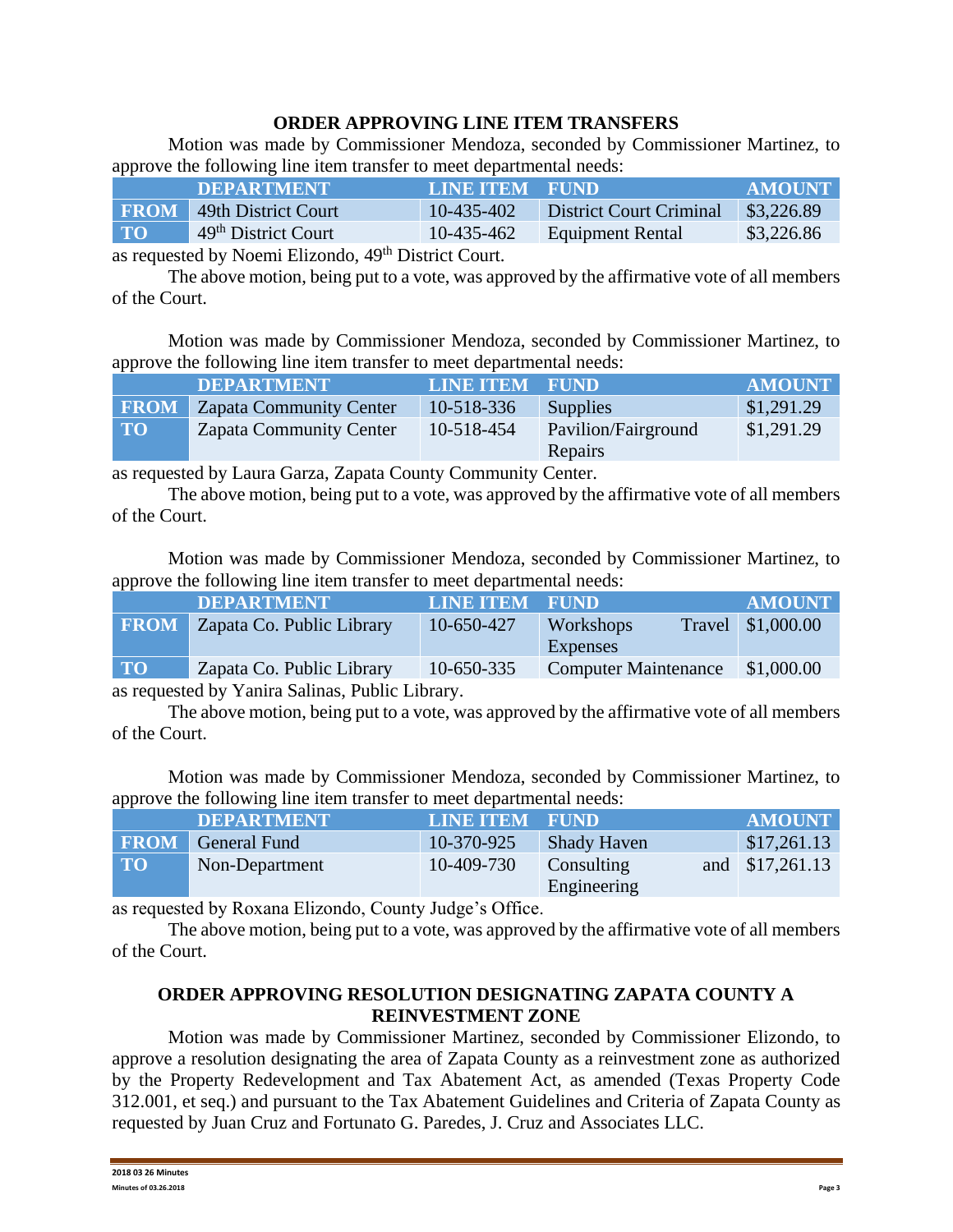The above motion, being put to a vote, was approved by the affirmative vote of all members of the Court.

# **ORDER APPROVING AUTISM AWARENESS RESOLUTION RECOGNIZING APRIL AS AUTISM AWARNESS MONTH**

Motion was made by Commissioner Mendoza, seconded by Commissioner Martinez, to approve the Autism Awareness Resolution and recognizing the month of April as Autism Awareness Month as requested by Nellie R. Treviño, Personnel Director.

The above motion, being put to a vote, was approved by the affirmative vote of all members of the Court.

## **ORDER APPROVING PROCLAMATION FOR WORLD DOWN SYNDROME AWARENESS DAY IN ZAPATA**

Motion was made by Commissioner Mendoza, seconded by Commissioner Elizondo, to approve a Proclamation for World Down Syndrome Awareness Day in Zapata County as requested by Annette Arambula, Border Region Behavioral Health Center.

The above motion, being put to a vote, was approved by the affirmative vote of all members of the Court.

### **PRESENTATION BY BERTHA GALVAN OF THE LAREDO HOUSING AUTHORITY ON SECTION 8 VOUCHER PROGRAM**

Ms. Bertha Galvan of the Laredo Housing Authority gave a presentation on Section 8 Voucher Program. She invited the public to visit the new office located next to the DPS Office. The office is open once a week on Monday from 9 a.m. to 3 p.m. The goal is to house 15 families in April. There are 70 vouchers available. Low income families are welcome to apply. The application has to be renewed every year.

# **ORDER APPROVING INVOICES AND PROGRESS REPORT ON ZAPATA COUNTY SEWER PLANT PROJECT**

Motion was made by Commissioner Mendoza, seconded by Commissioner Elizondo, to approve invoice in the amount of \$6,070 payable to Terracon and invoice in the amount of \$20,149.76 payable to Premier Engineering for Zapata County Sewer Plant Project as requested by Manuel Gonzalez, Premier Engineering. The progress is coming along well. Some walls are up along with a new system to handle large waste items has also been installed.

The above motion, being put to a vote, was approved by the affirmative vote of all members of the Court.

# **ORDER APPROVING INVOICE FOR COLORADO ACRES PROJECT**

Motion was made by Commissioner Martinez, seconded by Commissioner Mendoza, to approve invoices in the amount of \$24,130.00 payable to Guzman-Juarez Backhoe Services. The bid was approved in 2016, with the lowest bid in the amount of \$270,108.85 for Colorado Acres Project as requested by Manuel Gonzalez, Premier Engineering.

The above motion, being put to a vote, was approved by the affirmative vote of all members of the Court.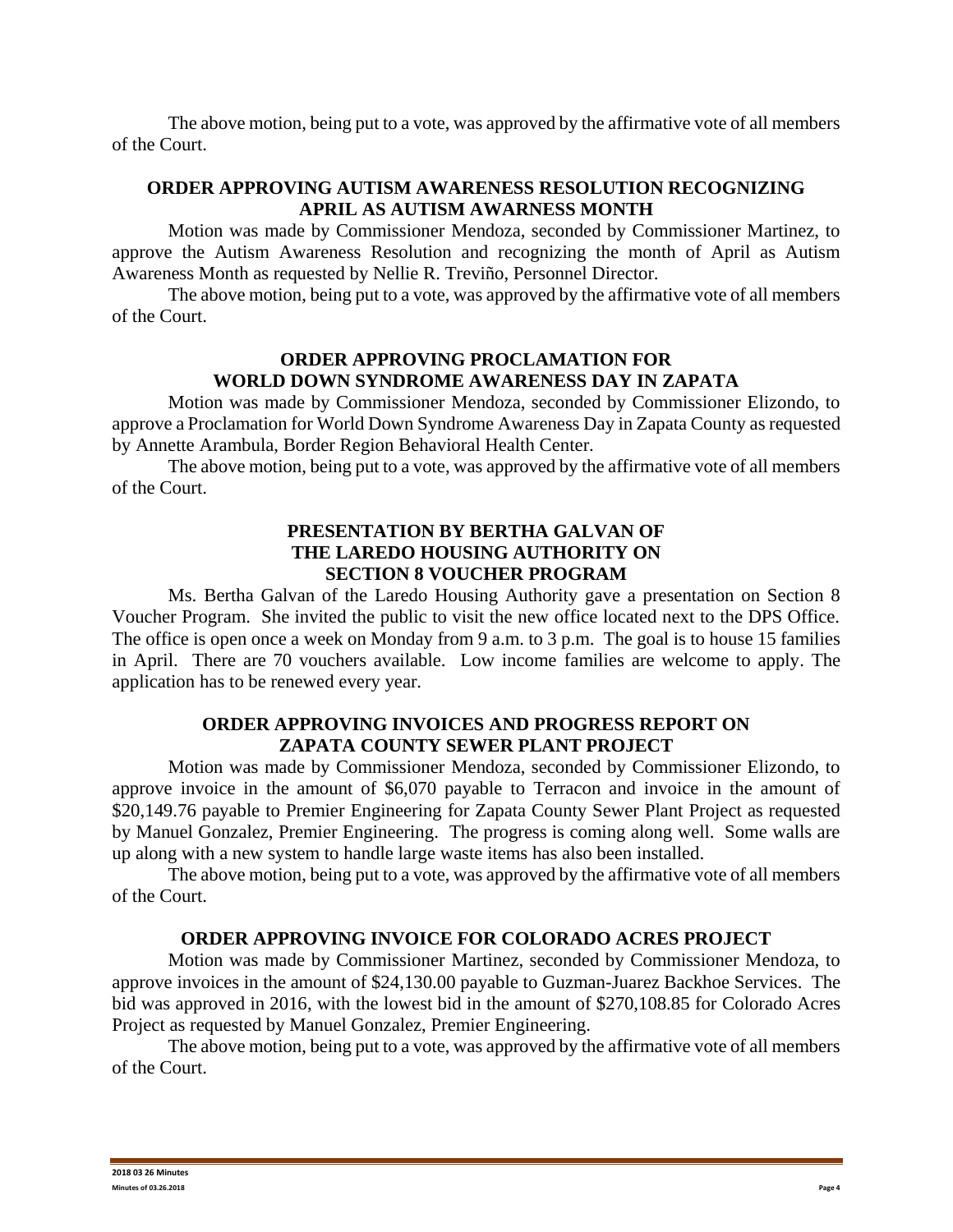### **ORDER APPROVING INVOICES FOR GOLF COURSE SEWER LINE REPLACEMENT PROJECT**

Motion was made by Commissioner Martinez, seconded by Commissioner Mendoza, to approve invoice in the amount, not to exceed \$20,000, for Golf Course Sewer Line Replacement Project and invoice in the amount of \$2,575.00 payable to Premier Engineering, to be paid out of Royalties, as requested by Manuel Gonzalez, Premier Engineering. Roots were in the existing lines and 12" lines will be installed to replace the 8" lines.

The above motion, being put to a vote, was approved by the affirmative vote of all members of the Court.

# **MOTION WAS MADE BY COMMISSIONER MENDOZA, SECONDED BY COMMISSIONER ELIZONDO, TO ENTER INTO EXECUTIVE SESSION**

### **MOTION WAS MADE BY COMMISSIONER MARTINEZ, SECONDED BY COMMISSIONER MENDOZA, TO RETURN TO REGULAR SESSION**

#### **ORDER APPROVING AMENDMENT OF ANIMAL AND FOWL ORDINANCE AND ORDER TO TRANSFER EMPLOYEE FROM ROAD AND BRIDGE DEPARTMENT TO ANIMAL CONTROL DEPARTMENT**

Motion was made by Commissioner Mendoza, seconded by Commissioner Martinez, to approve to amend Animal and Fowl Ordinance to increase claim fee from \$60 to \$100 and order to transfer employee from Road and Bridge Department to Animal Control Department, as requested by Hon. Paco Mendoza, Commissioner Pct. 1.

*Executive Session is requested pursuant to Texas Government Code Title 5, Sub Chapter D, Section 551.071, Consultation with Attorney.*

The above motion, being put to a vote, was approved by the affirmative vote of all members of the Court.

### **ADJOURN**

Motion to adjourn was made by Commissioner Martinez, seconded by Commissioner Mendoza, and being put to a vote, was approved by the affirmative vote of all members of the Court.